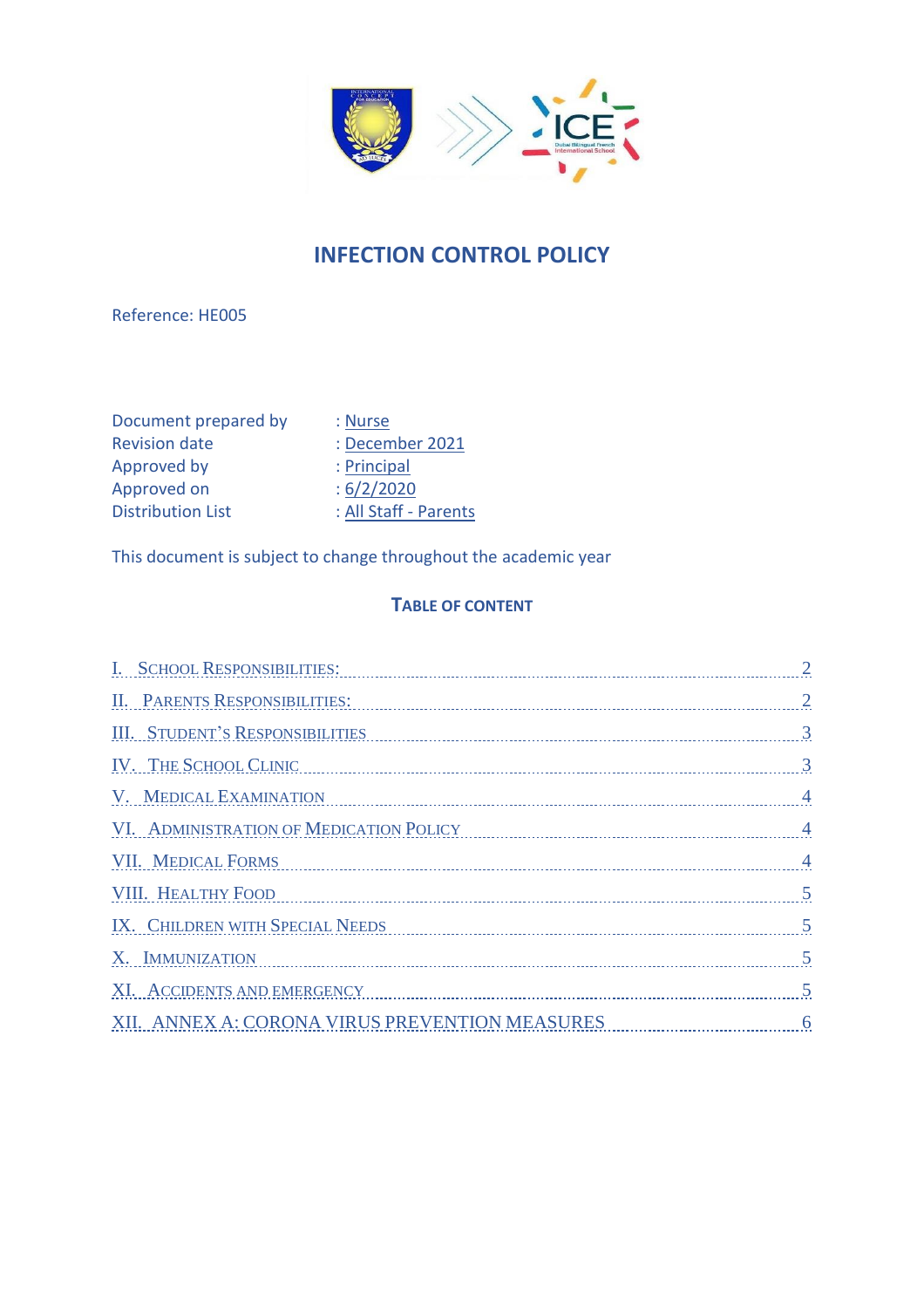

### **Aims:**

International Concept for Education aims to provide a set of measures to keep our students safe, healthy, and to reduce the spread of illness through cross infection, by ensuring a secure and caring environment. Children must feel well enough to participate in school in order to learn effectively and gain the most out of the school day. Children recover more quickly at home with adequate rest, nutrition and hydration. A child returning to school, who has not recovered fully from an illness, not only exposes other children to the illness, but it also delays the child's recovery time.

It is important that we comply with the standards and the regulations of the Dubai Health Authority. To achieve this we would like to make you aware of the following guidelines and regulations so that you understand how the medical services operate at ICE School.

Following are few helpful school clinic policies which are in line with the Dubai Health Authority School Health Guidelines:

### <span id="page-1-0"></span>**I. School Responsibilities:**

- 1. Implement local infection control practices.
- 2. Providing orientation, in-service education and resource materials for school personnel regarding management of communicable diseases
- 3. Educating parents to keep children home when there are signs of disease and to secure appropriate treatment.
- 4. Record –keeping and retrieval procedures regarding non-immunized children.
- 5. Exclusion and follow-up of children who are not immunized against vaccine preventable diseases or who have contacted a communicable disease or infestation
- 6. Designating the school nurse (or other school official) for the reporting of "notifiable" communicable diseases.

### <span id="page-1-1"></span>**II. Parents Responsibilities:**

- 1. For security reasons, the KHDA require the school to know your child is safe at home, therefore, all absences must be accounted for on a daily basis. Please phone the school reception before 8:30am EVERY DAY your child is absent. On return to school a letter is required stating the reason for their absence.
- 2. Children with the following illnesses must have commenced treatment/secretions stopped before they return to school, and the last occurrence of symptoms must be at least 24 hours:
	- ✔ fever
	- $\checkmark$  heavy nasal discharge
	- $\sqrt{\phantom{a}}$  A suspected contagious rash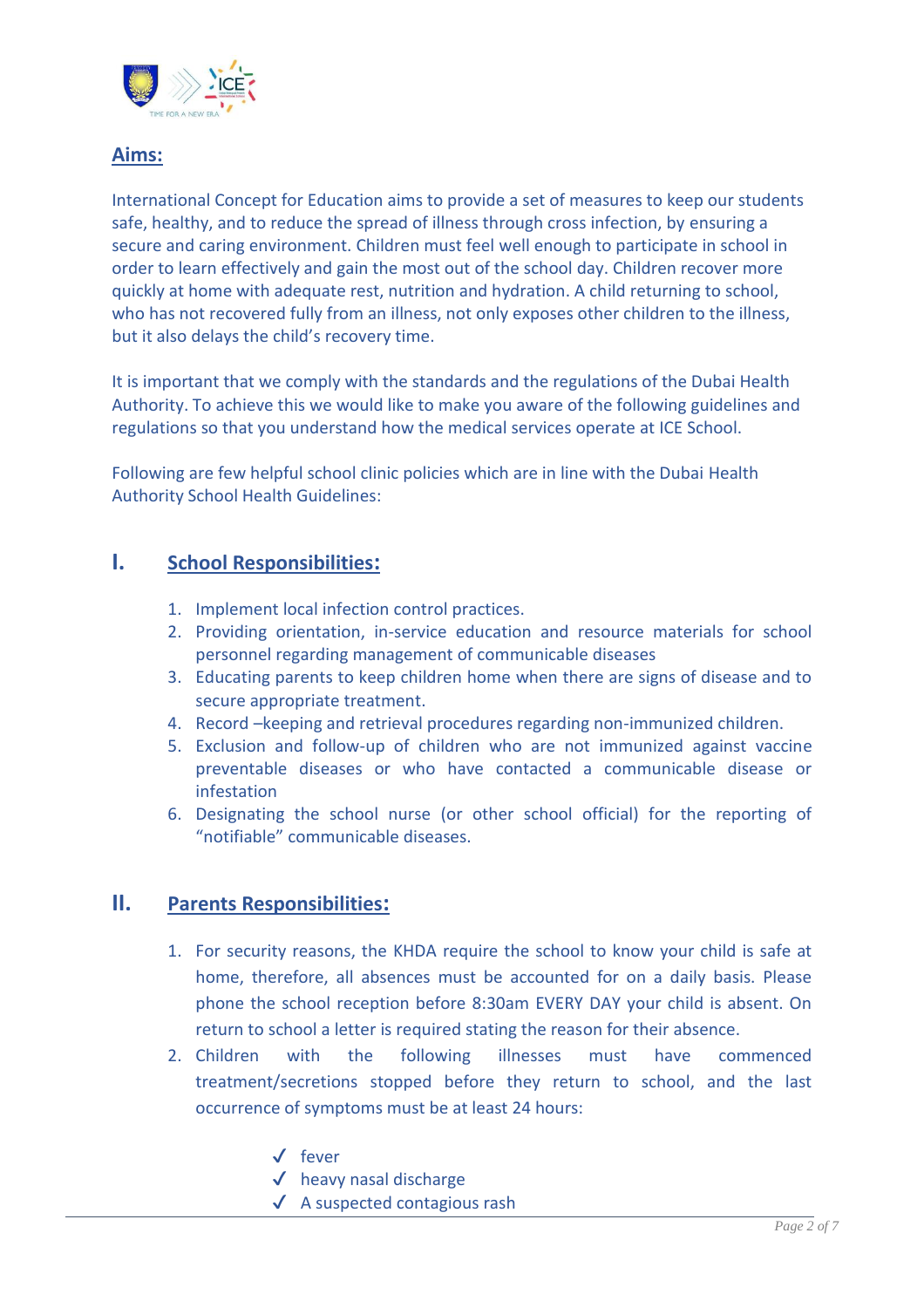

- ✔ sore throat
- ✔ persistent cough
- ✔ vomiting
- ✔ diarrhea
- $\checkmark$  Red, watery and painful eyes
- 3. If your child has an infected sore or wound, it must be covered by a well-sealed dressing or plaster.
- 4. If your child is assessed by the school nurse and thought to be a possible source of infection to other students and staff, you will be contacted to take them out of school immediately. Your child may need to be seen by a doctor.
- 5. Please ensure your child's vaccinations are up to date, as advised by the school doctor or nurse, who advises as per the UAE regulations recommended by the Dubai Health Authority.
- 6. Head lice / Pediculosis: It is a parental responsibility to inspect your child's hair for head lice on a weekly basis with a fine tooth comb. Please inform the school nurse if you detect and treat your child for head lice.
- 7. Please inform the school if your child has been, or is being treated for a medical condition.
- 8. Parents must make every effort to collect their children with a contagious condition from school as soon as possible after being notified by the school.
- 9. Due to the fact that there are students with nut allergies, nuts and food containing nut protein are strictly forbidden! A peanut allergy can result in a potentially fatal anaphylactic reaction. The parents of these students trust you to ensure your child does not bring nuts to school.

### <span id="page-2-0"></span>**III. Student's Responsibilities**

- 1. Remain home when ill.
- 2. Report to the teacher when they feel sick at school.
- 3. Avoid close contact with other children who have respiratory or communicable diseases.
- 4. Practice good habits of cleanliness.
- 5. Dress appropriately for the weather.

### <span id="page-2-1"></span>**IV. The School Clinic**

Our school clinic has a certified Dubai Health Authority (DHA) licensed full time Nurse and a part time Doctor. We provide standard equipment, supplies, and health services which are in line with DHA School Health Guidelines. This includes screenings and referrals, administering medications and treatments, providing first aid, providing health counseling and education.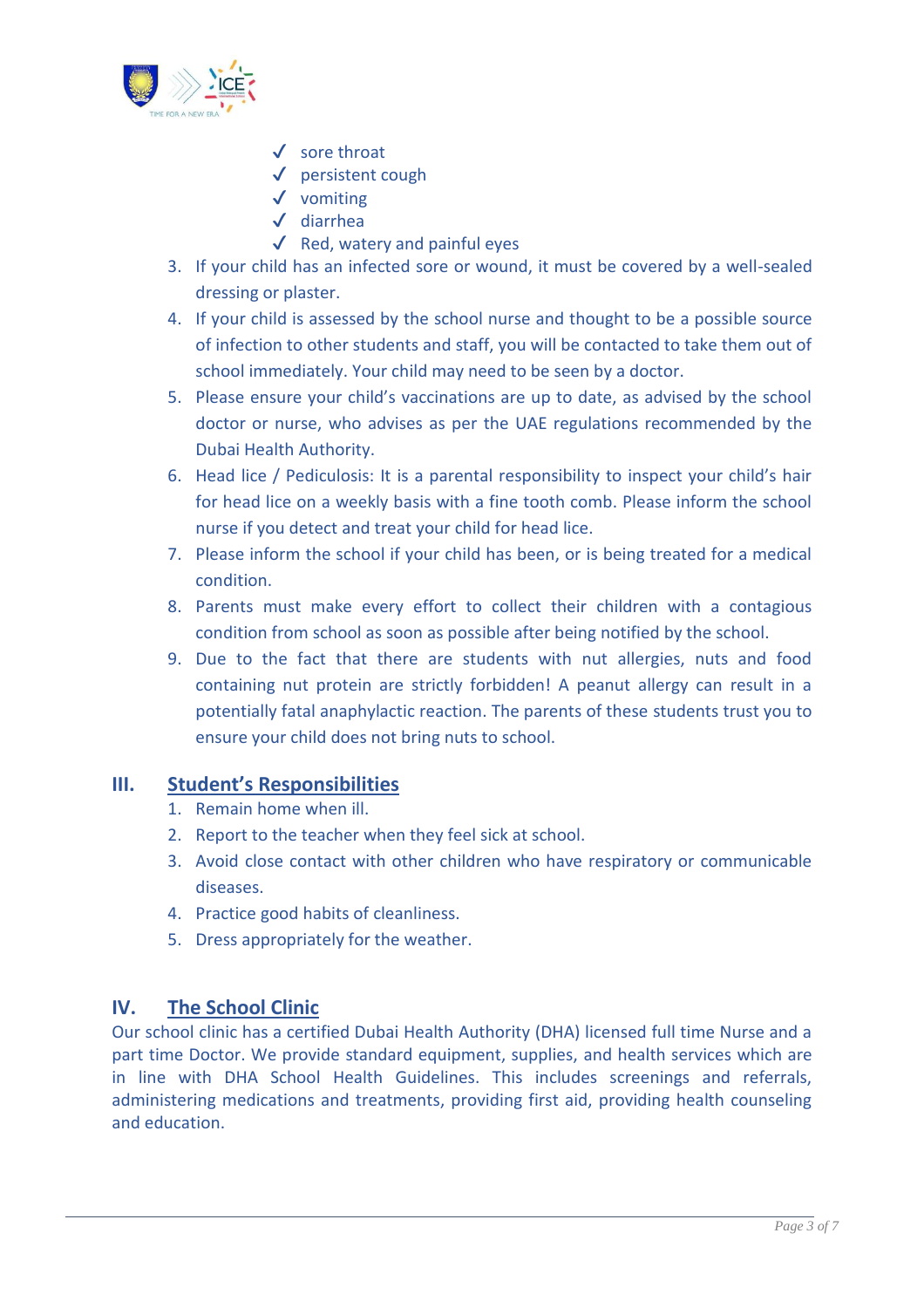

### <span id="page-3-0"></span>**V. Medical Examination**

In accordance with the regulations of the Dubai Health Authority (DHA), all schools are required to conduct medical examinations of the following students:

- All New Students
- School Leaving

The purpose of the medical examination is to detect any abnormalities or defect which might need medical intervention. The school doctor, assisted by the nurse will conduct a non-invasive procedure to screen the body systems, including examination of chest, heart, abdomen, skin, eyes, ears, throat, musculoskeletal, nervous system and assessment of growth and mental development. The results of the examinations are documented in the School Health Record and a Medical Report will be given to each child.

## <span id="page-3-1"></span>**VI. Administration of Medication Policy**

It may occur that during the school day, children may have fever, pain or might hurt themselves. The nurse and the doctor are therefore asked to provide care and treatment. Prior to school admission the parents are required to submit a signed consent form that states list of medicines available in the clinic. The form can be acquired from the clinic or school website.

If a student has been given any sort of medication during school hours, a Doctor's Prescription is required with the medicine in original packaging, well labeled with name of the student, dosage and timing. A parent/guardian will deliver the medicine to the clinic with a Written Authorization for OTC (over-the-counter) medicine and prior approval by a health care provider designating the intended use of the medication. Medication will not be dispensed without written permission.

In case your child has an illness like allergy, asthma, epilepsy or Diabetes, please ensure to provide labeled emergency medicine (epi-pen, inhalers, anti-epileptic, Insulin etc.) to the school clinic. Except for asthma inhalers students are not allowed to carry medicines in their bag and should only take medicine in supervision of a school nurse.

## <span id="page-3-2"></span>**VII. Medical Forms**

The following forms are required to be submitted to the School Clinic, through the Admission Office, prior to the child's commencement at ICE School.

- Medical Record and Consent Declaration (4pages)
- Updated Copy of Immunization Record

As and when it is appropriate, parents or guardians may receive the following notifications from the School Nurse: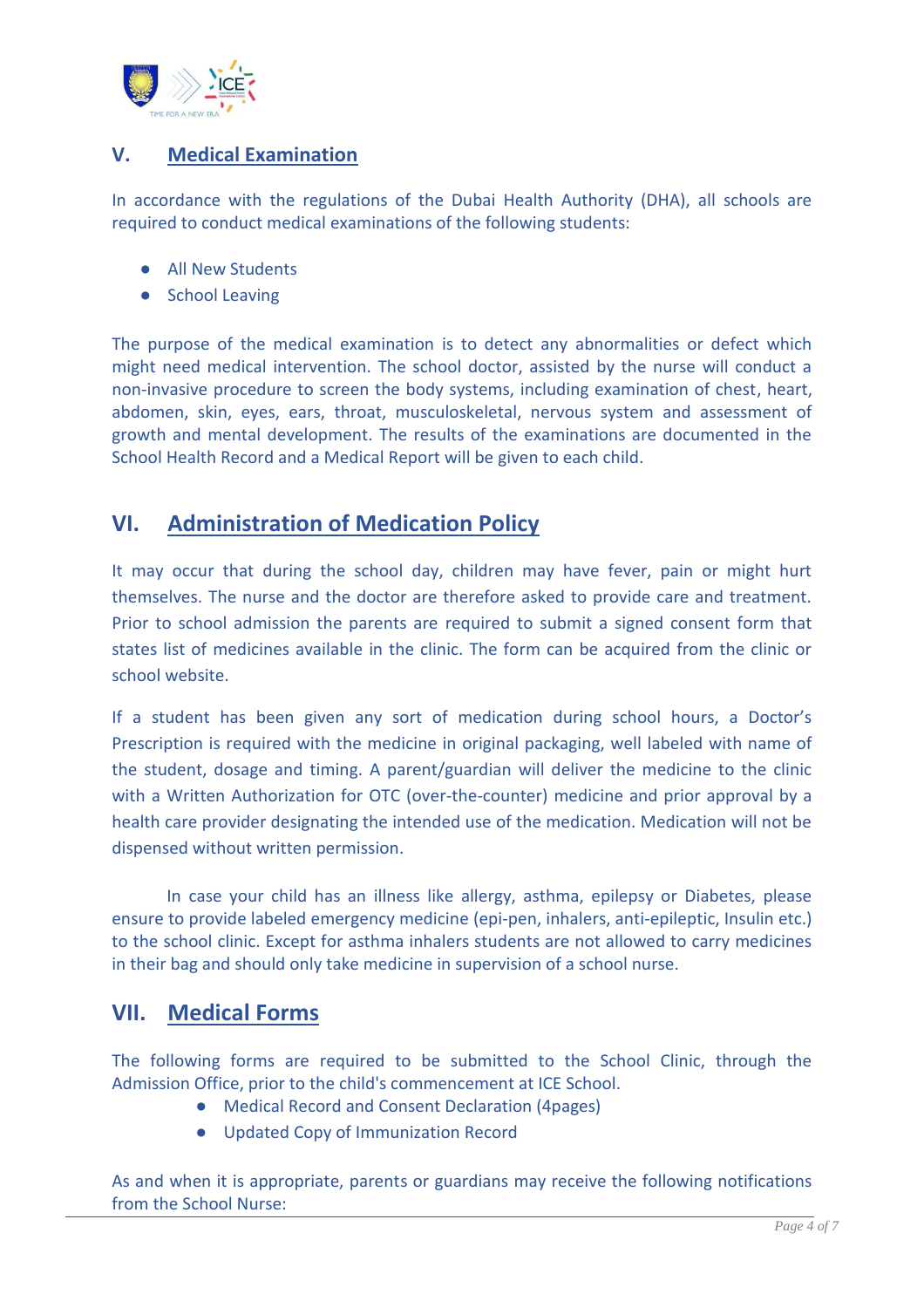

- Notification of Head Lice
- Immunization Information to Parents
- Other general illness or injury notifications

For conditions that require emergency care (Asthma, Allergy, Diabetes and epilepsy), action plan forms are available in school clinic. Please update the clinic of any change in your child's medical/surgical history and of any change in your contact details.

## <span id="page-4-0"></span>**VIII. Healthy Food**

All the pupils have their lunch in the school.

A catering service is available for lunch at ICE. If Parents do not wish to register their child at the school restaurant, students are allowed to bring a nutritious lunch box labeled with their name to school. Elementary students may bring morning and/or afternoon snacks. Classroom rules apply. Parents of children with food allergies must send a lunch box and inform the child's teacher and school nurse in writing of the type of allergy.

#### **It is strictly forbidden to bring peanut based products and cans.**

## <span id="page-4-1"></span>**IX. Children with Special Needs**

Children with special needs may be admitted at the school: their case is examined individually by a commission including the Director, the physician, the nurse and the teacher. A special personal education plan is organized for each child with special needs who has been accepted and his progress is regularly monitored.

## <span id="page-4-2"></span>**X. Immunization**

The parents are required to submit updated vaccination documents to the School Nurse for record purposes prior to starting the School. The clinic conducts a vaccination program for students once in a year in liaison with DHA based on World Health Organization recommendation. Parents will be notified 2-3 weeks in advance about the program.

## <span id="page-4-3"></span>**XI. Accidents and emergency**

In case your child requires emergency treatment, every effort will be made to contact you. To assist with this, please keep the nurse informed of any changes in your contact details. If needed, an ambulance will be called on 999 to transfer your child to a government hospital as per their policy (usually Rashid, or Latifa Hospital).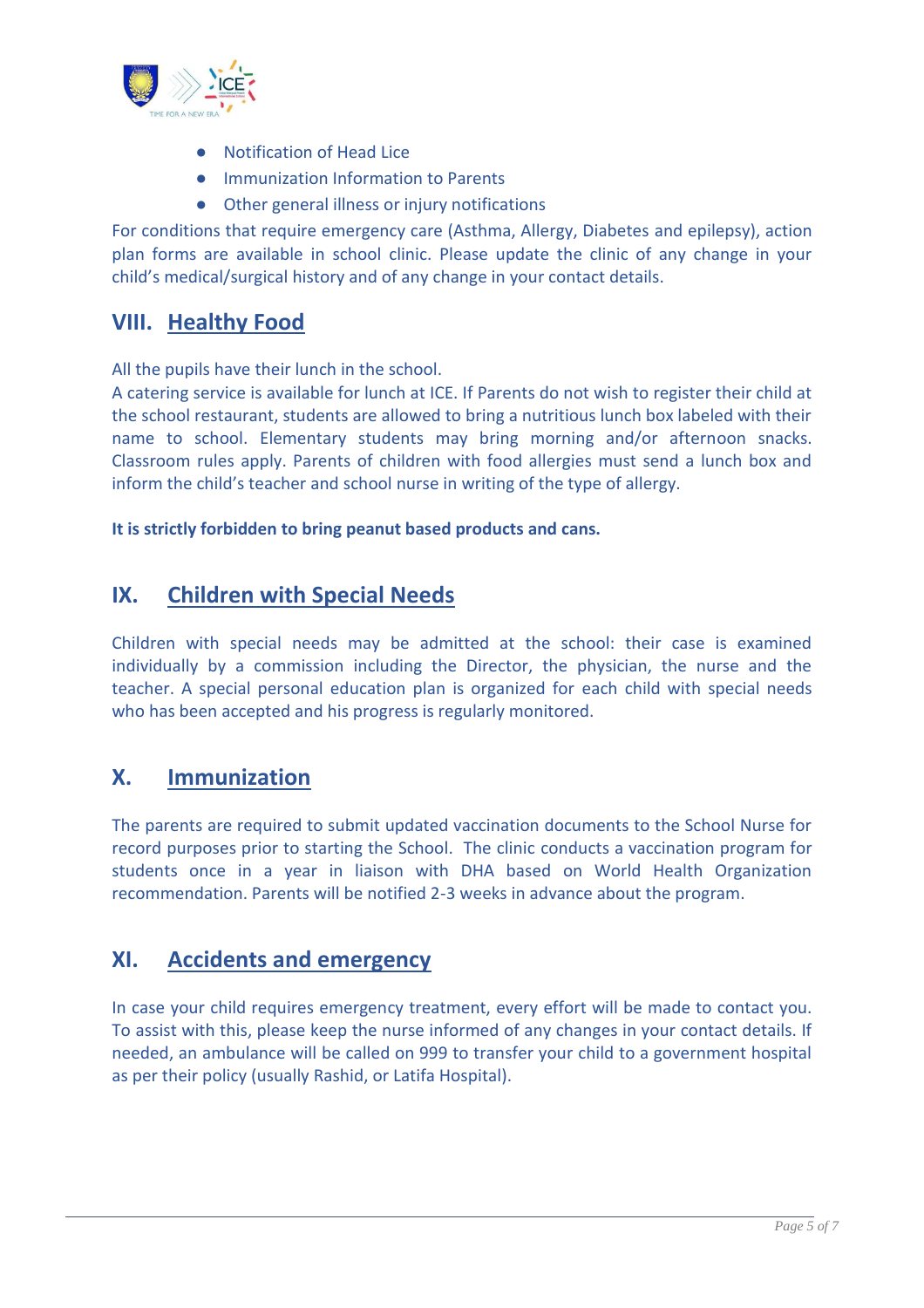

# <span id="page-5-0"></span>**XII. ANNEX A: CORONA VIRUS PREVENTION MEASURES**

**FOLLOWING THE OUTBREAK OF THE NOVEL CORONAVIRUS (NCOV) IN CHINA IN JANUARY 2020, THE SCHOOL HAS UNDERTAKEN THE FOLLOWING MEASURES TO PROTECT ITS PUPILS, STAFF AND PARENTS IN LINE WITH THE DUBAI HEALTH AUTHORITY DIRECTIVES DATED 1/2/2020**

The educational environment in schools and universities is considered safe and the use of masks is not recommended under normal circumstances for students or educational staff

• In case of a student, a person from the educational and administrative staff or employees of the educational institutions has recently returned (during the last 14 days) he or a member of his family from China, regardless of the presence of symptoms, he must be excused from school for a period of 14 days from the date of arrival • In the event that symptoms such as fever, coughing or shortness of breath (flu like symptoms) appear in a student, educational and administrative staff, or employees in your educational institutions, kindly refer the case to the nurse in your educational institution for evaluation and taking the necessary medical action • It is recommended to avoid close contact with symptomatic people who have fever cough or shortness of breath flu like symptoms) • It is recommended that parents are advised to keep their children at home if respiratory symptoms such as cough or cold appear

Please follow and publish the following guidelines in educational institutions to prevent infection

- 1. Hand hygiene cleaning hands for at least 20 seconds
- 2. Use hand sanitizer if soap and water are not available
- 3. Cough and sneeze etiquette covering the mouth with inner
- 4. Elbow or by using tissue papers instead of hands
- 5. Making sure of availability of hand sanitizer

In the case of a student with respiratory symptoms who has recently returned (during the last 14 days) he or a member of his family from China or any endemic area, the nurse will do the following:

- 1. Follow all directions in ADPHC DG 2 2020 Circular
- 2. Wear the N 95 mask
- 3. Provide the suspected case with a surgical mask until the case is transferred and necessary medical action is takeno
- 4. Coordinate with the operations center at the department of Health Abu Dhabi (to determine the specified receiving hospital for the suspected case)
- 5. Report the suspected case of 2019 nCoV through the Electronic reporting system for reporting infectious diseases